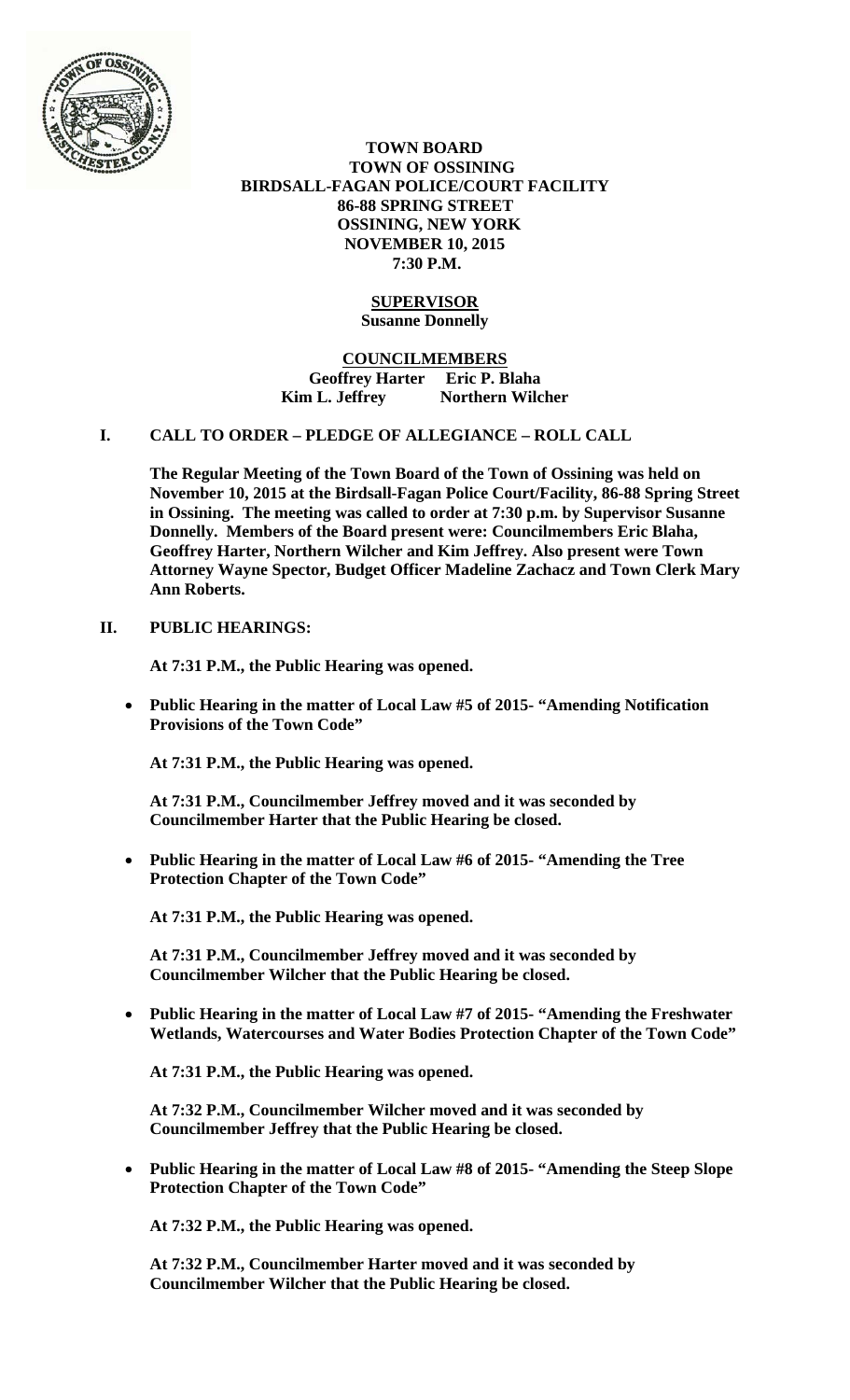**Public Hearing in the matter of Local Law #9 of 2015- "Amending the Subdivision of Land and Zoning Chapters of the Town Code"**

**At 7:32 P.M., the Public Hearing was opened.** 

**At 7:33 P.M., Councilmember Wilcher moved and it was seconded by Councilmember Harter that the Public Hearing be closed.**

 **Public Hearing in the matter of Local Law #10 of 2015- Establishment of an Architectural Review Board** 

**At 7:34 P.M., the Public Hearing was opened.** 

**At 7:34 P.M., Councilmember Blaha moved and it was seconded by Councilmember Wilcher that the Public Hearing be closed.**

### **III. ANNOUNCEMENTS**

**Well, the elections are over and the people have spoken. As we will begin the transition to the new administration, I would like to introduce Supervisor Elect Dana Levenberg, and new council members Karan D'Attore and Liz Feldman.** 

**This current Board still has a lot of work in front of us. Tonight we will continue our open discussion on our updates to the Vision portion of the Comprehensive Plan, as well as the laws associated with it.** 

**We also wanted to give you a quick update on the accomplishments of the Parks Department over the past month. We told you that we had a very aggressive schedule for some repairs and upgrades during the month of October, and that we were using in-house staff to complete many of these projects- I am happy to announce that our outstanding staff has accomplished their goal.** 

**Cedar Lane Park:** 

- **Restored electricity to garage/shop and pavilion as well as the comfort station.**
- **LED lighting has been installed in the Pavilion. We have also readied the poles to accept LED cobra heads, which is part of the greater street light project that we will be getting an update on this evening. Again, we cannot thank Senator Carlucci enough for finding a grant to do this work.**
- **We have had electric work performed in the Ice House so that it is ready to store the kilns for the pottery classes that will happen across the street in the Shine House.**
- **Drainage to the pond has been restored, and we have had the pond valve repaired to eliminate future flooding.**
- **Between30 and 35 tons of blacktop was used to fill potholes in the roads of Cedar Lane. While the roads are still not perfect, they are much better than they've been in a long time, and please also be reminded that the speed limit inside the park is 5MPH.**
- **Work continued on the Shine House which will enhance the recreation programs for the Town and Village of Ossining very soon!**
- **Believe it or not, we continue to remove storm damage debris from Sandy. This park was hit hard and is a passive park so we are continuously picking up debris.**
- **Prep and "execution" (please forgive the pun) of the Haunted Hay Ride was part of the work performed this month. Despite a few growing pains, everyone had a wonderful time. One of the best outcomes was the volunteers working together- our police officers and high school students, as well as younger children, got to work together towards a goal and got to know each**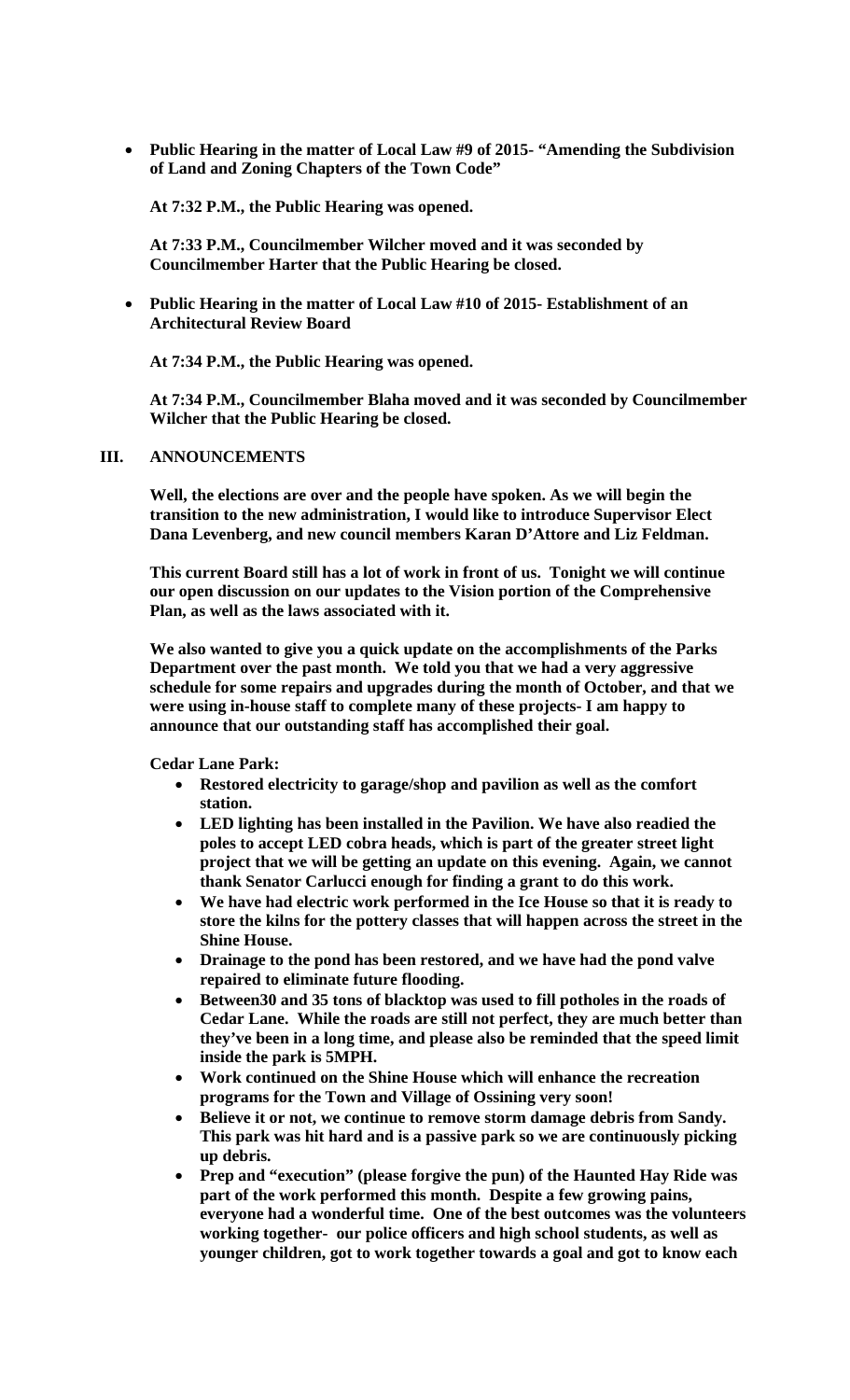**other and create a bond in the process, which was surely a priceless experience for everyone involved.** 

**Ryder Park:** 

- **We repaired broken water main and storm water drain pipes that had been causing problems for some time. It's not always underground stream causing the problem- sometimes it is a slow leak!**
- **A much needed paint job on the outside of the Shop**
- **A concrete slab to hold the propane tanks off the ground**

**Louis Engel Park** 

- **Sewer line upgrade Done by the Highway Department because it is their job.**
- **We have run an electric line from the comfort station to the spray park, which is now complete, and has also resulted in another clean up of the beach.**
- **We replaced the ladies room door that had been destroyed by vandalism with a new, extra strong door with an automatic locking system. We are still waiting for the High School Art Department to work their magic and recreate that section of the mural, which may not happen until the spring, but if this weather keeps up, it may be much sooner than that!**
- **We also connected the gutters on the Comfort Station roof to divert the rain from the building and avoid puddling near the entrances.**
- **The crew will be finishing up with removing the fence and replacing it with large boulders, which will serve to make the park more inviting, while still keeping vehicles out of the park and the river.**

**Leaves, leaves and more leaves are next on the agenda, as our Parks staff assists the Highway Department with residential pickups in exchange for the times the Highway helped the Parks Department. The Parks Department mulches and leaves leaves in place as fertilizer in the parks, and we encourage people to do that on their property too.** 

**Working together as a team is important to accomplish our goals; it is a great way to cross train our employees, too. Each of us should be looking to learn new things everyday, some small, some large, so we can grow not just in our jobs, but as people too.** 

**Winterizing the comfort stations in our parks is on the agenda. Please be aware that the rest rooms in the parks will soon be closing for the season. We need to protect our infrastructure no matter where it's located or how big the job.** 

**Slabs and additional Park Benches will be added at Louis Engel Waterfront Park and Buck Johnson Park over the next month, weather permitting. These can be purchased as memorial benches, and your loved one can be commemorated with a lovely plaque. There are also benches on the waterfront piers that still have no plaques and are available for purchase. Please contact John Crawford from the Ossining Rotary for more information:** 

**John Crawford johncrawford508@aol.com**

**Our Senior Nutrition Program is going to begin an outreach program to make sure all of our seniors in the Town of Ossining, including the Villages of Briarcliff Manor and Ossining, know about the programs available at the Joseph G Caputo Community Center, including meals, exercise programs, games, art classes, and so much more. Stop by any early afternoon or call Kathy or Lynn for more information. They can be reached at (914) 762-8953 between 8:00 AM and 3:30 PM, Monday through Friday.** 

**So much to talk about, so little time- let's get back to the agenda for this evening.** 

**We are looking to discuss and have a final presentation on the Accessory Apartment Law before we call for a Public Hearing. We will also have progress report on the**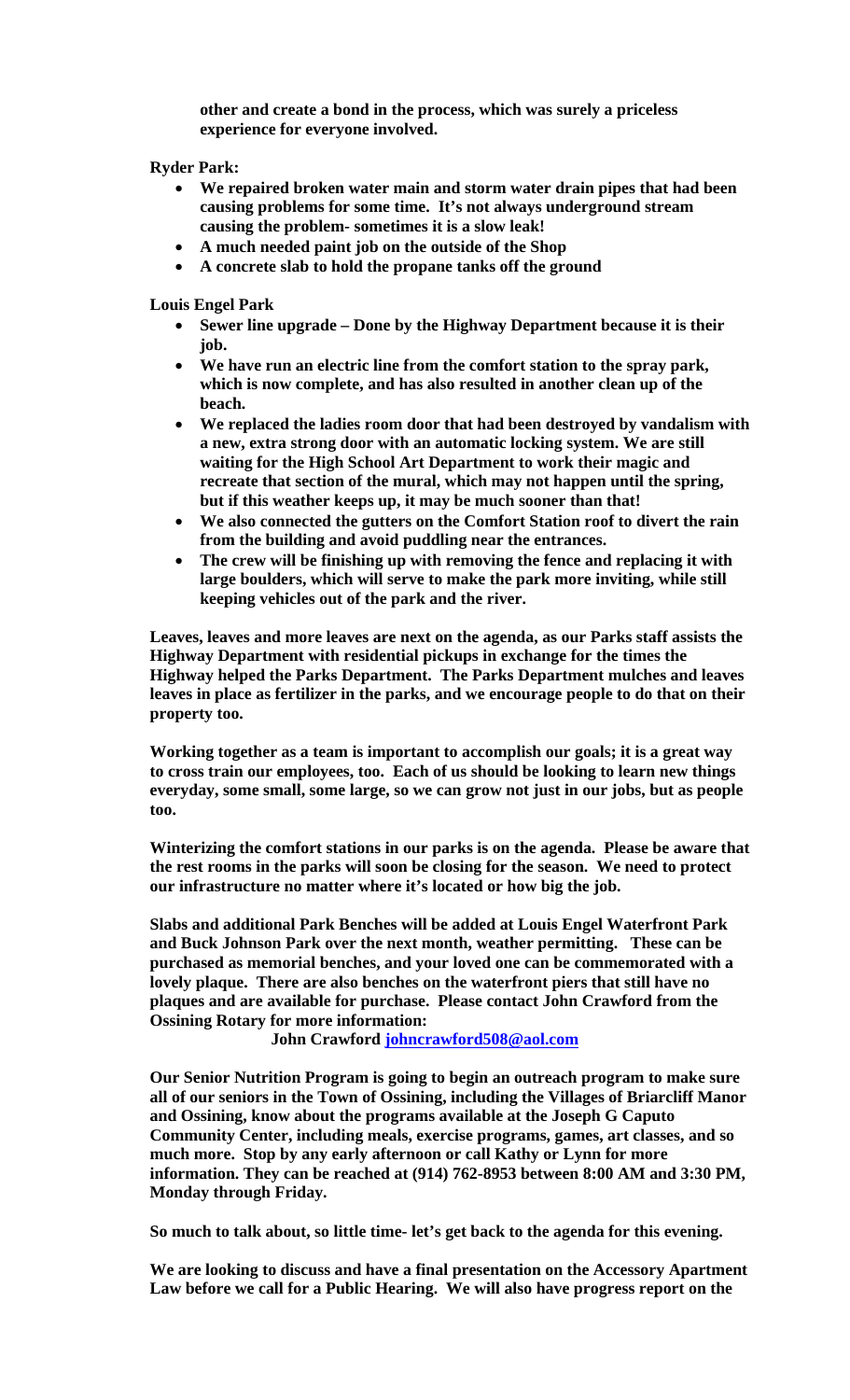**replacement our street lights with LED bulbs, a project approved a few months back by both the Town and Village of Ossining. We will have another discussion on Local Laws #5-10, the Comp Plan Vision Portion and the Environmental Assessment to see if the Board has any more questions. We will continue the public hearings next week (November 10th) on Local Laws #5-10, and plan to close them that evening, as it appears we have heard everyone's input. We will end the evening by reviewing our Non Union Employee Fringe Benefits Policy, so let's get started.** 

### **IV. PUBLIC COMMENT ON AGENDA ITEMS**

**Budget Officer Maddi Zachacz read the following budget message:** 

**2016 marks the 5th year under New York State's Property Tax Cap. The law states that taxing jurisdictions are entitled to the rate of inflation, or a 2% levy increase, whichever is less. The rate of inflation has been significantly lower than 2%, and our levy limit has subsequently become a 0.73% cap, which further ties our hands as to what we can expend. Our saving grace has been the brick and mortar construction we have seen in Ossining, which helps to increase our allowable levy by an incremental amount under the "Growth Factor" provision of the law. Even with the growth factor, however, this was our toughest year yet under the cap. Non property tax revenues, such as Sales Tax and Mortgage Recording Tax, were weak at the beginning of 2015, but have essentially recovered; these two revenues items can sometimes represent as much as 25% of our incoming revenues, so we are relieved to see those conditions improving. One of the reasons for the weakness in Sales Tax was the reduced price of gasoline and home heating fuel- as it became apparent that prices were going to stay at more reasonable rates, people started to travel more and spend their hard earned dollars on other items (hence, the rebound). Property sales (from which the Mortgage Recording Tax is derived) have continued to increase, as have corresponding real estate values (slowly, but surely!) The only economic certainty upon which we can depend is that the Town's expenses will continue to rise; our employee health insurance premiums (expected to rise by as much as 7.4% for 2016) continue to climb markedly faster than the levy increase to which we're entitled by New York State Law. Providing these benefits to employees is a cost of doing business for municipalities, and there are only so few employees we can have to keep the Town running.** 

**That being said, we have been hard at work evaluating costs over which we do have some say, and continue to evaluate all departments, as well as infrastructure, to brainstorm ways to control expenses. Here are some changes we've made in 2015 to prepare for 2016, and changes we will be making in the year ahead:**

- **For the 2016 budget, we will be moving some of the Administration payroll from the General Fund to the Unincorporated Budget. For 2016, we will be assigning 35% of the following salaries to the Unincorporated Budget:**
- **Budget Director**
- **Town Attorney**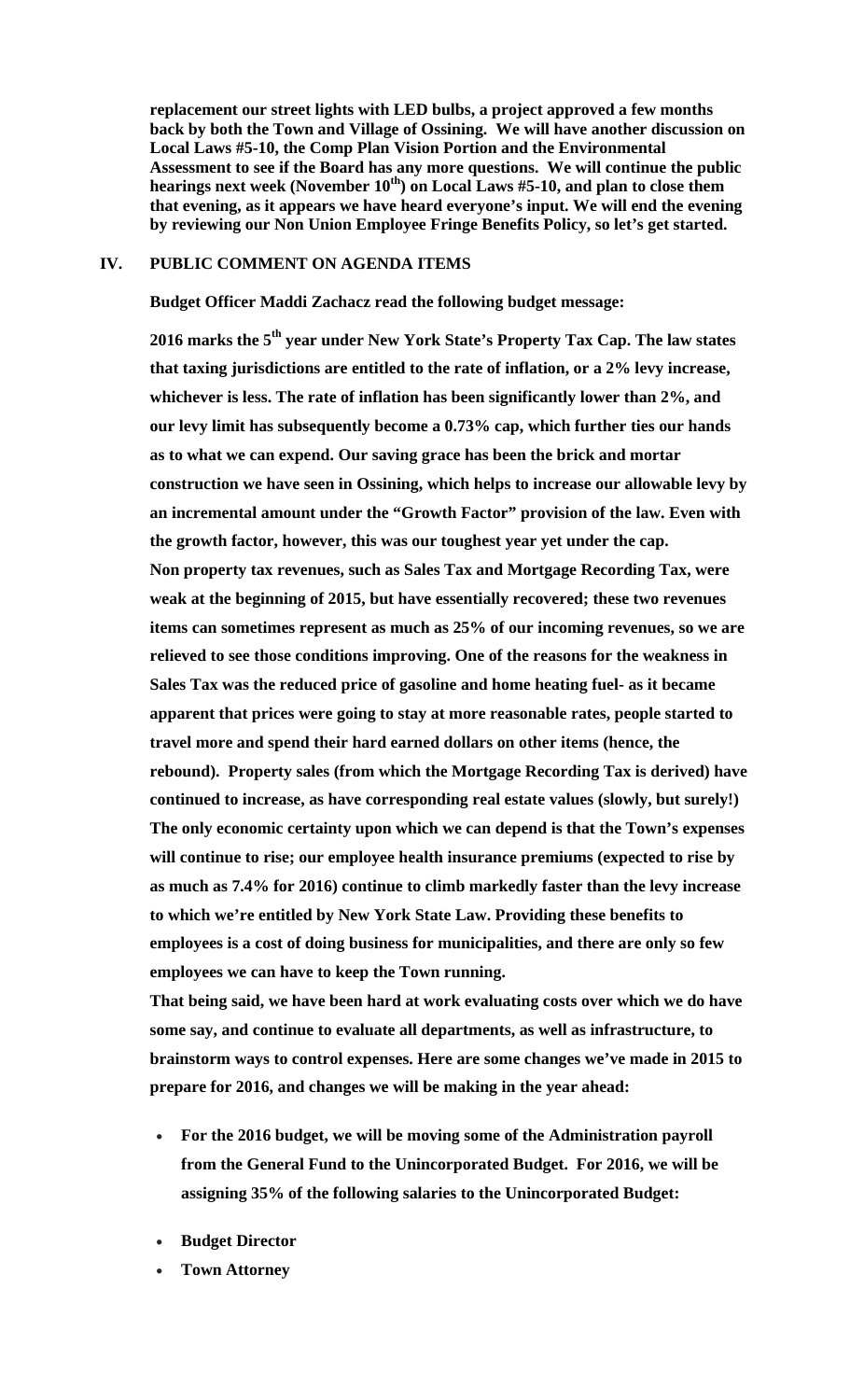- **Deputy Town Attorney**
- **Confidential Secretary**

**These employees provide direct services to the Unincorporated Area, as do our elected officials. However, by law, elected officials salaries must be in the Town General line, with the exception of the Highway Superintendent, who works only for Unincorporated residents.**

- **Taking Dale Cemetery "in house" during 2015 has allowed us to eliminate the significant backlog in the office, while the property has never looked better, and all at a fraction of the price we've paid in years past. While it was running selfsufficiently for a few years, this was due only to a huge influx of cash from a bulk sale. This money has already been spent, leaving the Town taxpayers responsible for interments on those sold plots for many years to come. The good news is that we expect the progress to continue, and are working towards making many overdue improvements on the property in cost-effective ways that reflect our respect for the families that visit loved ones there.**
- **Upon reviewing the potential for outsourcing different functions, we determined that the following operational changes have become necessary:**
- **We have been disappointed in the service and cost of the company we've been paying to mail the Town/County/School Tax bills, and have until now been using various printing services for different components of the mailing. We have been in contact with a new company who performs all of these functions in one location, and working with them will help the Town General fund realize a savings of 50% over 2015, as well as saving on postage. This will also allow our Tax Receiver's staff to concentrate on more integral functions of their job.**
- **Bringing in scanners from our bank that capture both the tax coupon and check will allow the Tax Receiver's Office to work more efficiently, without the cost of software and software maintenance contracts that other vendors have offered. In 2015, banks are just as anxious to have electronic transactions as we are! Any bank with which we conduct business uses this technology, so we would never be obligated to a particular bank by using this system.**
- **Bringing in similar scanners to the Finance Office will allow for quicker depositing of all payments made to the Town because (as mentioned above), using technology makes everyone more efficient and causes fewer errors.**
- **We still believe that doing more with less has to start at the top. After working with a Confidential Secretary in the Supervisor's Office for a year, this position will be part time in 2016.While this will cause added strain on the Budget Officer and Supervisor, our hope is that, by working efficiently, the Confidential Secretary will still be able to perform essential functions of the job**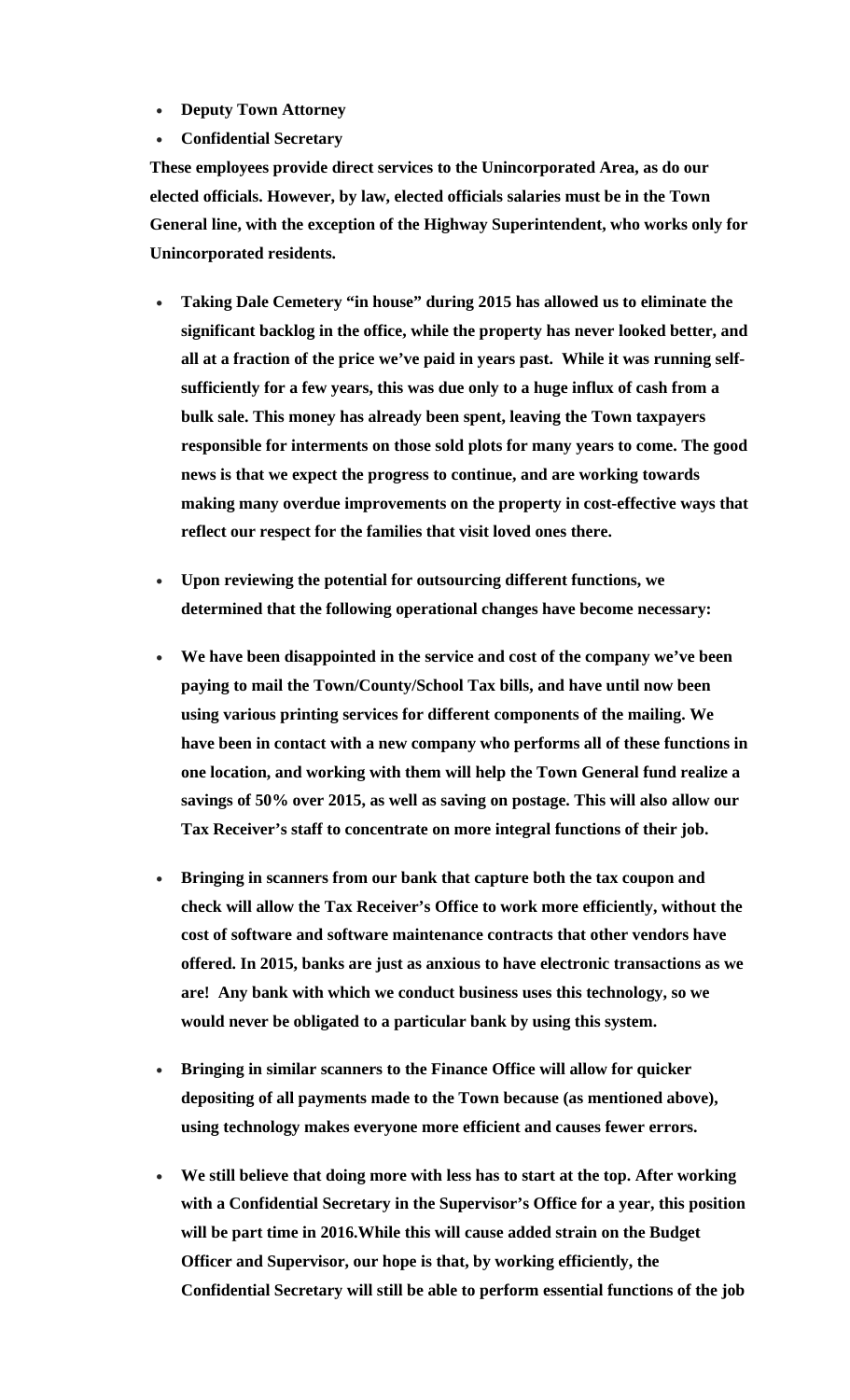**(processing departmental vouchers, retrieving time clock data and providing grant support), but on a reduced schedule.** 

- **In 2015, we purchased a ten-wheel truck from the Federal Government surplus, which we are in the process of having modified and should be ready to put on the road early in 2016. This will allow Highway Department projects to proceed more quickly with fewer return trips for supplies. It will also makes for a great snow plow.**
- **We purchased new vehicles for the Senior Nutrition program this year, which was not only good business, but demonstrates how important the safety and comfort of our seniors is to us. Less maintenance leads to saving tax dollars, and will also lead to less down time of the vehicles.**
- **LED lighting will reduce the cost of electricity on our roadways, and in our Town Highway garage and administration building, by more than 50%.**
- **The Town entered into a 4 year Police Contract with the Village of Ossining beginning in 2015, and we are entering our second year of this contract in 2016. When we contracted with the Village of Ossining, we saw a decrease in the cost of police services over past years with Westchester County, thanks in part to hiring entry-level officers. The contract price dips in 2016, due to efficiencies realized after year one with new officers and reduced overtime, and the Town will realize a savings in 2016 of \$292,385 over 2015 in the Unincorporated Fund. We have allocated much of that extra money from the 2016 budget (\$124,386) to defray the increase for the 2017 year, which will be a significant jump. While we will continue to see the benefits of the new hires throughout the tenure of the contract, the costs will continue to increase going forward. To prevent a huge tax rate increase, we have set that money aside this year.**
- **While we see increases in our Workers' Compensation premium on an annual basis due to a variety of factors beyond our control, we know the Town will see significant cost increase in 2017; although we work to improve safety at all times, we have seen an uptick in accident severity over the past year, which impacts our premium costs, and these penalties are on a one year lag. Much like the above example, we have allocated monies in the 2016 budget (\$42,491) to be reserved towards the 2017 Workers' Compensation premium in an attempt to soften the blow for our taxpayers.**

 **All monies needed to be allocated to paying the debt on the former Police Station have been reserved and are available for the 2017 bond call. We continue to contend with assessment challenges on the values of our residential and commercial properties. Between residential "SCARS" (small claims by residents) and "tax certioraris" enacted by commercial property owners, the tax**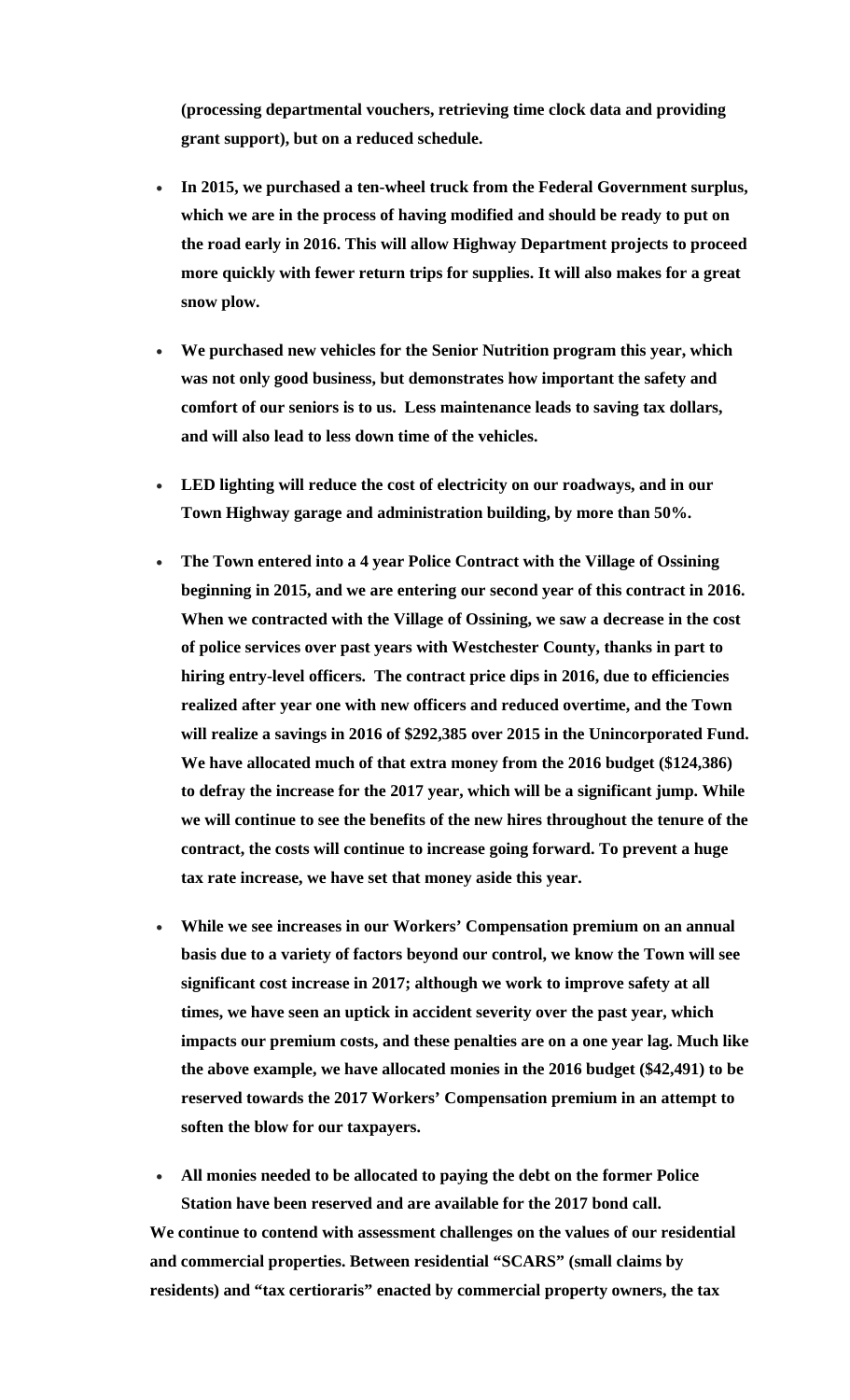**base in the Town of Ossining, and across almost every municipality in Westchester, continues to be impacted, as does the average residential assessment. The cost of these SCARS and tax certioraris over the years prompted us to start the Reassessment, which will be completed in 2016. We will be able to defend our assessments on all properties, which will result in less frivolous complaints. Our Assessor predicts it may take roughly a year or so after the reassessment for this trend to dissipate, but he shares our confidence that the legitimate claims we see should slow significantly.**

**It is important that everyone pay their fair share of taxes- no more, no less. Although a mechanism exists to have a property assessment lowered, the only condition under which an assessment could be increased is when a property owner took out a building permit and performed work on their property. The reassessment has the ability to correct the data in both directions, for the benefit of the overall community. Some will pay more than before, some will pay less, some will see little difference, but the end result will be what they should have been paying all along.** 

**Please note: A reassessment does NOT increase the amount of taxes that are collected by the Town- it merely redistributes them to be fair and equitable. All budgeting bodies (Town, Village, School, and the County) must determine the amount of funding it will take to run their municipality for the next year and budget accordingly- THAT process is what determines the amount of taxes raised, the assessment is only a guide to how that amount is apportioned. To add to the complexity of the process, taxing bodies in New York State now must stay within the tax cap, and adjust services accordingly, rather than raising taxes in line with need for services.** 

**Another consequence of the revaluation will be to stabilize assessments in the community, which are affected by SCARS and tax certioraris. Over the past year, we have seen a 0.18% decrease in Taxable Assessed Value in the Unincorporated Area, while the Town General has seen a decrease of 0.22%. We are confident that the Town-wide re-evaluation plan will help to slow and eventually eradicate these reductions and find a fair and equitable balance for all of our taxpayers.**

**Despite all of the challenges before us, we are proud to share with you the results of the hard work performed by every employee of the Town of Ossining to keep our costs down and provide the services you deserve.**

**Our tax increase for 2016 complies with the levy increase allowed by the Tax Cap law- 0.73% plus a 1.43% growth factor. Our General Fund tax, paid by all residents in the Town of Ossining, will see a 1.89% increase. The Town Unincorporated blended rate, which is where we charge for Police, Building/ Planning/ Zoning and**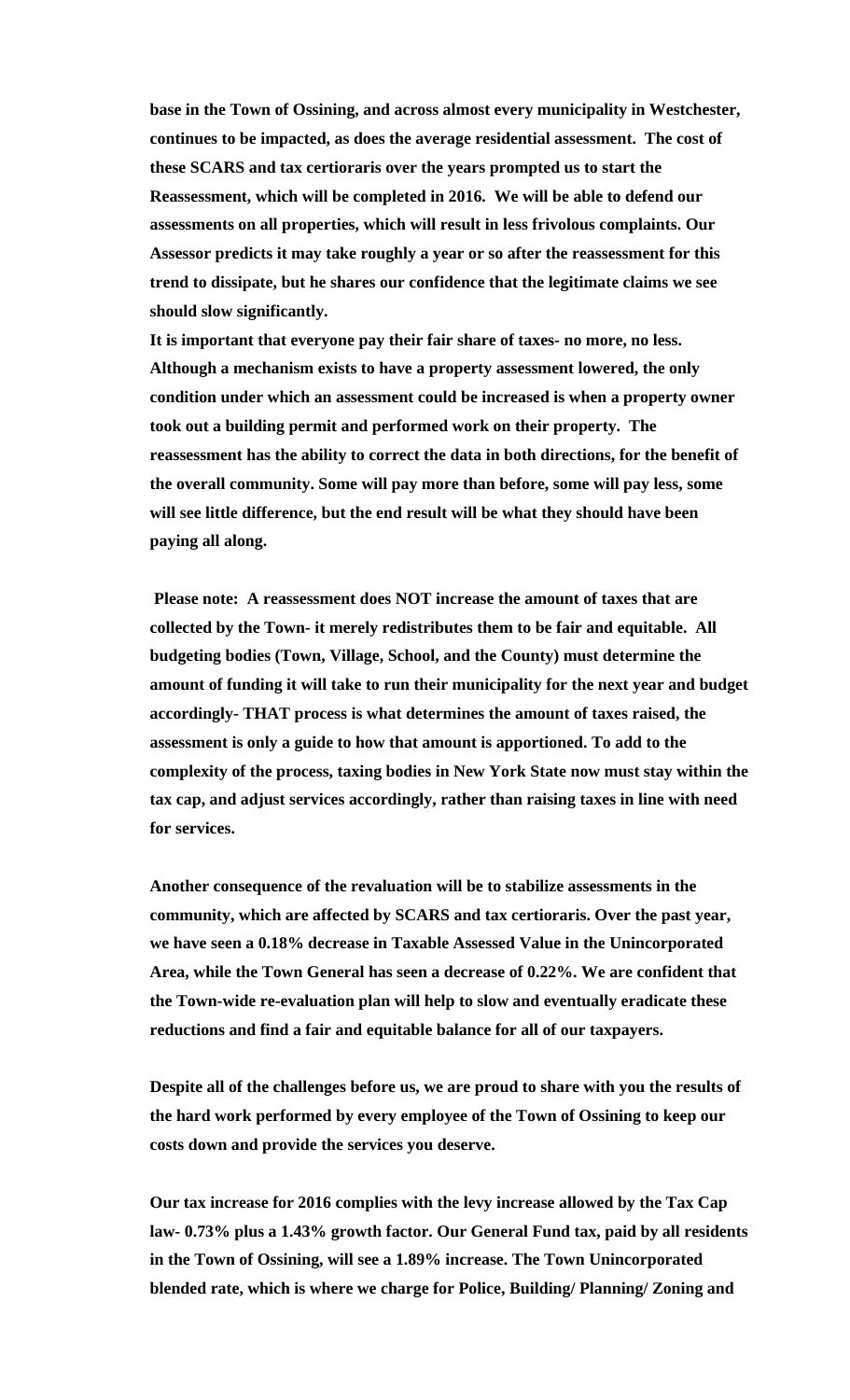**Highway, shows a minimal 0.41% increase. Every other tax increase (Water/ Sewer/ Lighting/ Fire Protection/ Refuse/ Ambulance) is modest, and will allow us to continue delivering exceptional services.** 

**As some in this Administration leave, there will be others taking our place, and we plan to leave them with a sound budget that will result in a smooth transition. We are continuing our 20+ IMAs (intermunicipal agreements) with the Village of Ossining as well as our IMA with Briarcliff Manor.** 

**Major kudos goes out this year to all, but especially to Budget Officer Maddi Zachacz, Town Comptroller Tom Warren, and Deputy Comptroller Dale Ferreira for staying on top of our budget and spending at all times.**

**More kudos to Town Parks Foreman Mario Velardo and the Parks Team, Highway Department Foreman John Martin, Superintendent of Highways Michael G. O'Connor, and the entire Highway Department for completing so many huge projects all over Town, especially in the Unincorporated Area. We also are extremely appreciative for the work of our Engineering Team, Paul Fraioli and Andy Tiess, for guiding us through, and keeping a watchful eye on, so many capital projects that have improved the quality of life for our residents.**

**The Supervisor's Tentative 2016 Budget is available in the Town Clerk's office at 16 Croton Avenue, the Ossining Public Library, and online at www.townofossining.com. The Town Board will be holding its final Town Hall**  Meeting of 2015 on November 17<sup>th</sup>. Please join us at 7:30PM at the Ossining Public **Library (use the downstairs entrance), where we will be gathering Board & public input on the 2016 Tentative Budget. Your opinions matter to us- we are working for you, the taxpayers, to create a sensible and sound budget, while keeping costs low and maintaining or even improving service levels. The Ossining Town Board will be discussing the Supervisor's Tentative Budget during November work sessions and will hold a Public Hearing on Tuesday, November 24th, 2015, 7:30 pm at the Police/Court Facility, 88 Spring Street, Ossining. We urge members of the public to review the budget and make comments at the Public Hearing or by contacting me at 914-762-6001 or sdonnelly@townofossining.com** .

#### **V. BOARD RESOLUTIONS**

#### **A. Approval of Minutes-Regular Meeting**

**Councilmember Jeffrey moved and it was seconded by Councilmember Wilcher that the following be approved:** 

**Resolved, that the Town Board of the Town of Ossining hereby approves the October 27, 2015, Minutes of the Regular Meeting as presented.**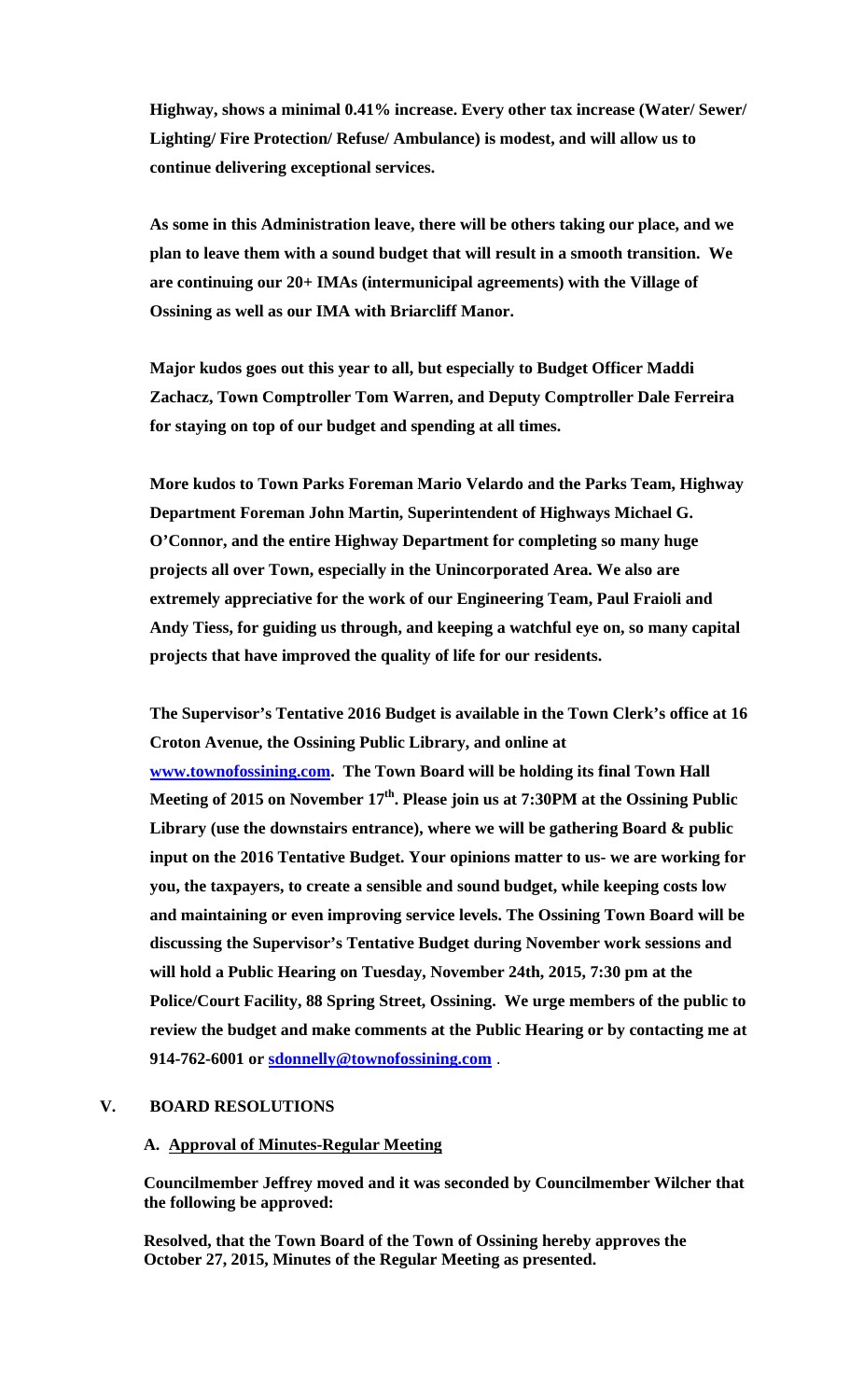**Motion Carried: Unanimously** 

## **B. Approval of Minutes- Special Meeting**

**Councilmember Harter moved and it was seconded by Councilmember Wilcher that the following be approved:** 

**Resolved, that the Town Board of the Town of Ossining hereby approves the November 4, 2015, Minutes of the Special Meeting as presented.** 

## **Motion Carried: Unanimously**

## **C. Approval of Voucher Detail Report**

**Councilmember Blaha moved and it was seconded by Councilmember Jeffrey that the following be approved:** 

**Resolved, that the Town Board of the Town of Ossining hereby approves the Voucher Detail Report dated November 10, 2015 in the amount of \$ 532,683.14**

 **Motion Carried: Unanimously** 

## **D. Calling for a Public Hearing-2016 Preliminary Budget**

**Councilmember Harter moved and it was seconded by Councilmember Jeffrey that the following be approved:** 

**Resolved, that the Town Board of the Town of Ossining hereby calls for a Public Hearing to be held on Tuesday, November 24, 2015 at 7:30 p.m. at the Village of Ossining Police/Court Facility, 86-88 Spring Street, in the matter of the 2016 Preliminary Budget for the Town of Ossining.** 

 **Motion Carried: Unanimously** 

## **E. Calling for a Public Hearing in the matter of Local Law #11 of 2015- Amendments to Accessory Apartment Law**

**Councilmember Jeffrey moved and it was seconded by Councilmember Wilcher that the following be approved:** 

**Resolved, that the Town Board of the Town of Ossining hereby calls for a Public Hearing to be held on Tuesday, November 24th, 2015 at 7:35 p.m. in the Police/Court facility, 86-88 Spring Street in Ossining, for the Purpose of Amending the Accessory Apartment Law.** 

 **Motion Carried: Unanimously**

# **VI. CORRESPONDENCE TO BE RECEIVED AND FILED**

### **VII. MONTHLY REPORTS**

**Councilmember Wilcher moved and it was seconded by Councilmember Blaha that the following be approved:** 

**Resolved, that the Town Board of the Town of Ossining hereby accepts the following monthly reports for the month of October 2015:** 

- **G.E. Helicopter Report**
- **Town Clerk's Office**
- **Town Supervisor's Office**
- **Town Building Department**